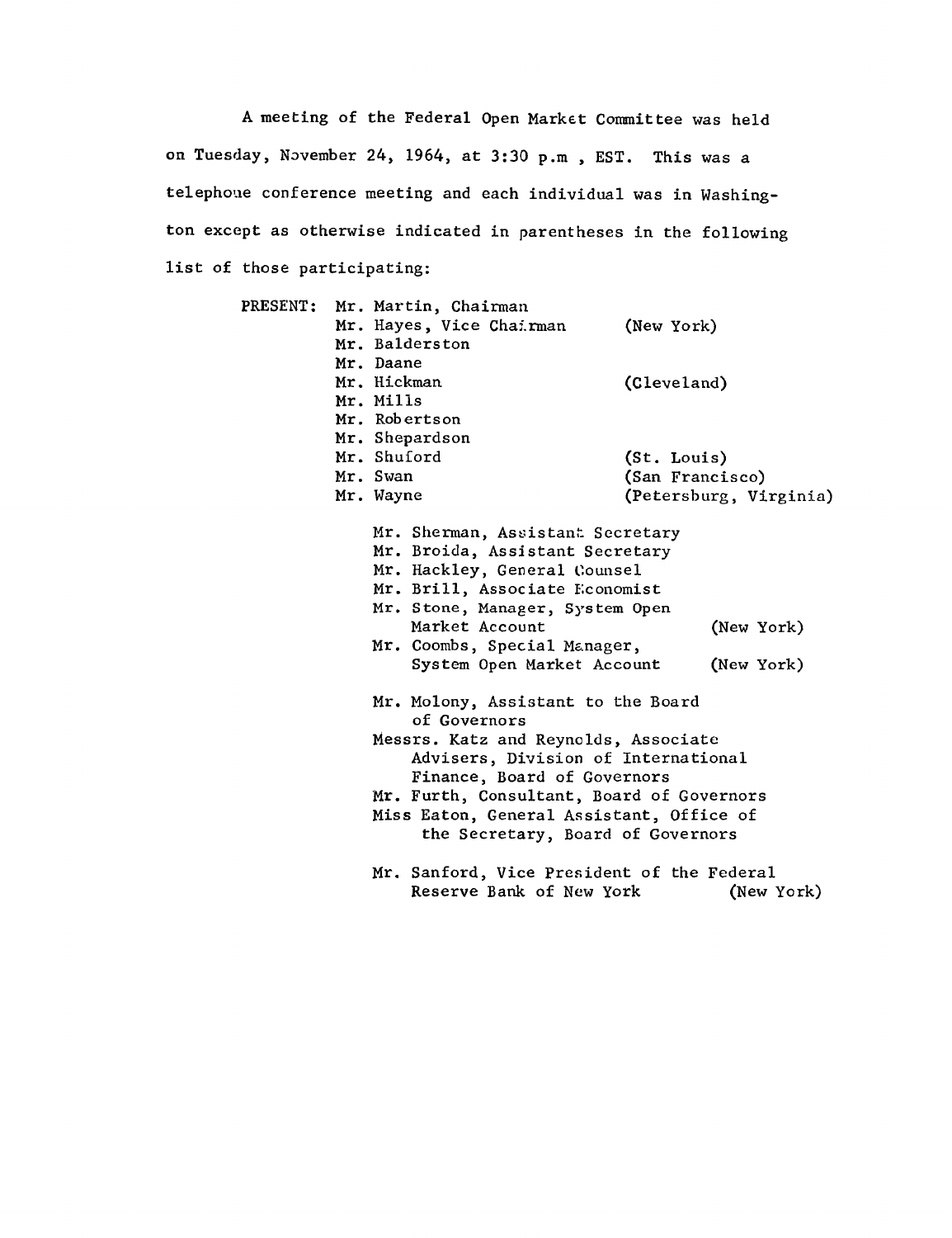On the day preceding this meeting, the Bank of England had increased its discount rate from **5** to 7 per cent, and the Board of Governors had taken two actions: (1) it had approved actions by the directors of five Federal Reserve Banks increasing the discount rates of those Banks from 3-1/2 to 4 per cent, effective November 24, 1964, and (2) it had amended the Board's Regulation Q to increase the maximum rates that member banks were permitted to pay on time deposits and on savings deposits held for less than one year, also effective November 24, 1964.

Chairman Martin observed that he had called this meeting in light of the Board's actions of the preceding day and in view of 'he continuing pressures on the pound in foreign exchange markets that might necessitate some further assistance to the United Kingdom. At the outset, the Chairman said, he wanted to emphasize the need for everyone participating in these discussions to exercise great care to protect the confidentiality of the matters to be discussed and thus avoid contributing to public unrest. He thought the Syst m personnel deserved congratulations on the manner in which the actions of the preceding day had been carried out. The situation was still difficult, however, and it was quite possible that the United Kingdom would need additional assistance in its efforts to defend the pound. A specific purpose of this meeting was to consider whether the Committee would wish to authorize an increase in the

 $-2-$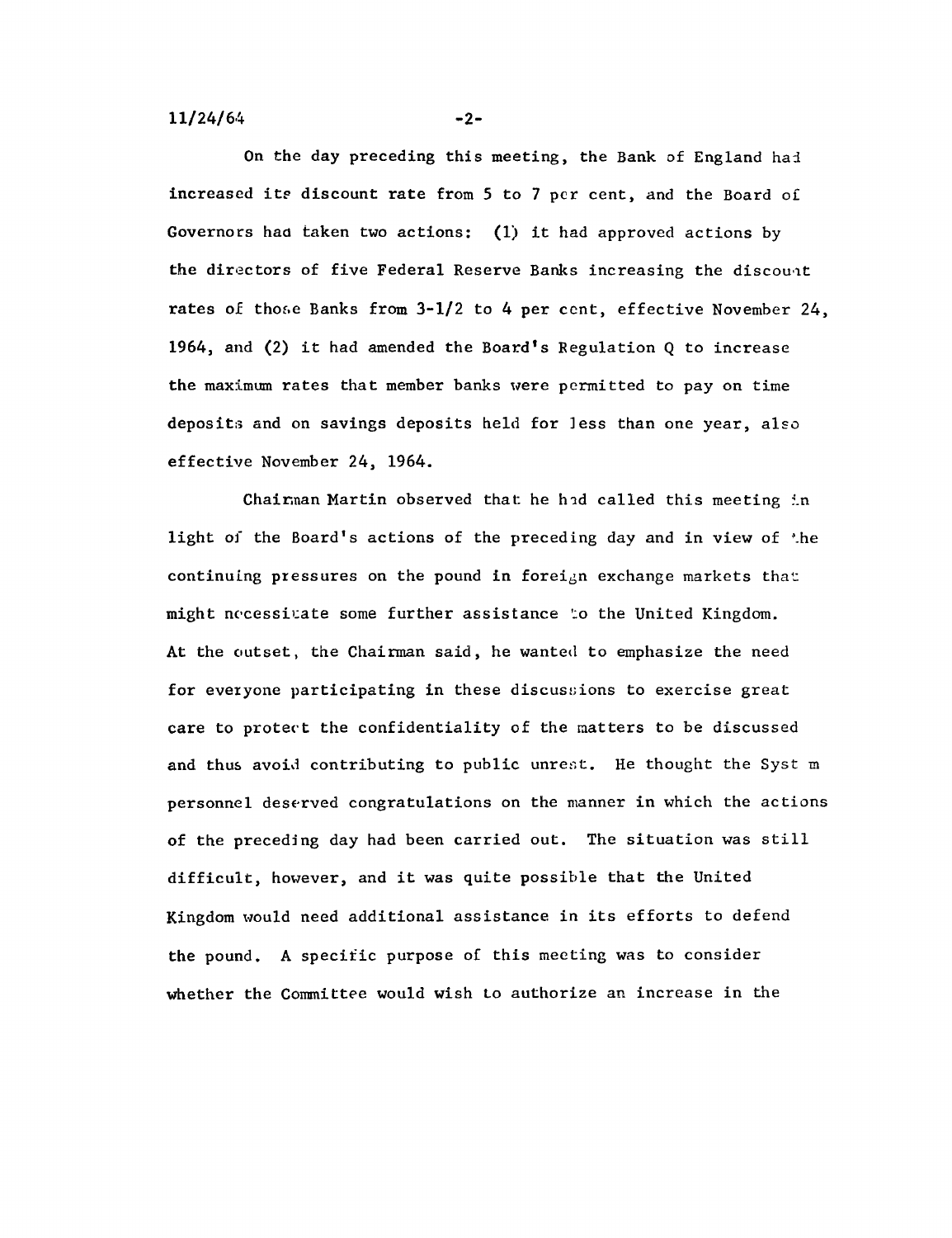#### $11/24/64$  -3-

reciprocal currency arrangement with the Bank of England by \$250 million to \$750 million. The Chairman then asked Mr. Coombs to report the most recent **market developments** to the Committee and **to make any recommendations for Committee** action that he thought **appropriate.**

**Mr. Coombs** reported that both sterling and the dollar had made a reasonably **strong showing on** the European exchange **markets** during the morning hours today. Around noon, European **time,** however, the situation **swung** around sharply as heavy selling pressure on sterling developed in the continental market centers. The Bank of England had made a firm stand at rates around \$2.7860, intervening both in London and New York, but had suffered heavy reserve losses in the process. Reserve losses so far today, Mr. Coombs said, had amounted to \$213 million, mainly arising out of intervention operations in London.

So far as the Federal Reserve Bank of New York and the Bank of England could tell, there had been no special event today which had triggered this speculative attack. It rather seemed to be rooted in a continued lack of confidence in the ability of the Labor Government to defend sterling. This suspicion of the British Government had been greatly aggravated by widespread resentment in the European business and financial communities over the 15 per cent surcharge placed on British imports near the end of October,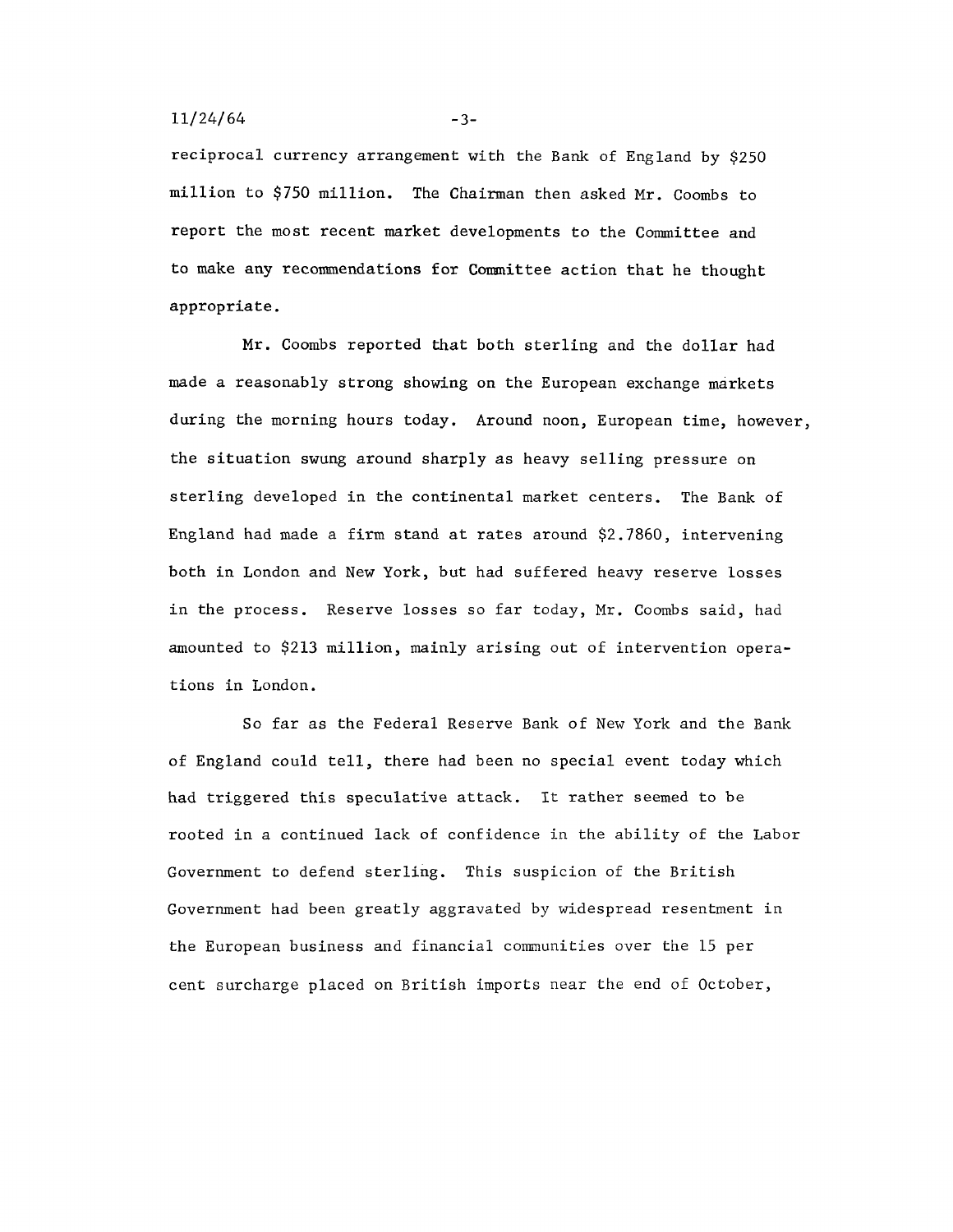### $11/24/64$  -4-

and by widespread rumors of an impending breakdown in political and financial cooperation. As of the moment, the British had now fully utilized not only the \$500 million of continental and **Canadian** central bank credits, but **had also drawn the entire** \$500 million **available under the Federal Reserve swap line.**

Furthermore, Mr. Coombs **said, it seemed** to be fully accepted not only in European governmental circles but also in the exchange markets that the prospective \$1 billion drawing by the British Government on the International Monetary Fund might be utilized to pay off \$1 billion in credits obtained by the United Kingdom during the past two months. In effect, therefore, the present credit resources of the British Government had now been exhausted and further intervention to defend sterling would become a charge on the British **reserves.** The market sensed this situation.

The British Government, Mr. Coombs continued, thus faced the prospect of a severe depletion of their already limited reserve availabilities unless the present crisis of confidence could somehow be countered. As he saw it, there were now two main alternatives. First, the British might decide to devalue sterling. This would probably precipitate an international financial crisis of the first magnitude. He would expect to see a major speculative drive on the London gold market and sooner or later an even more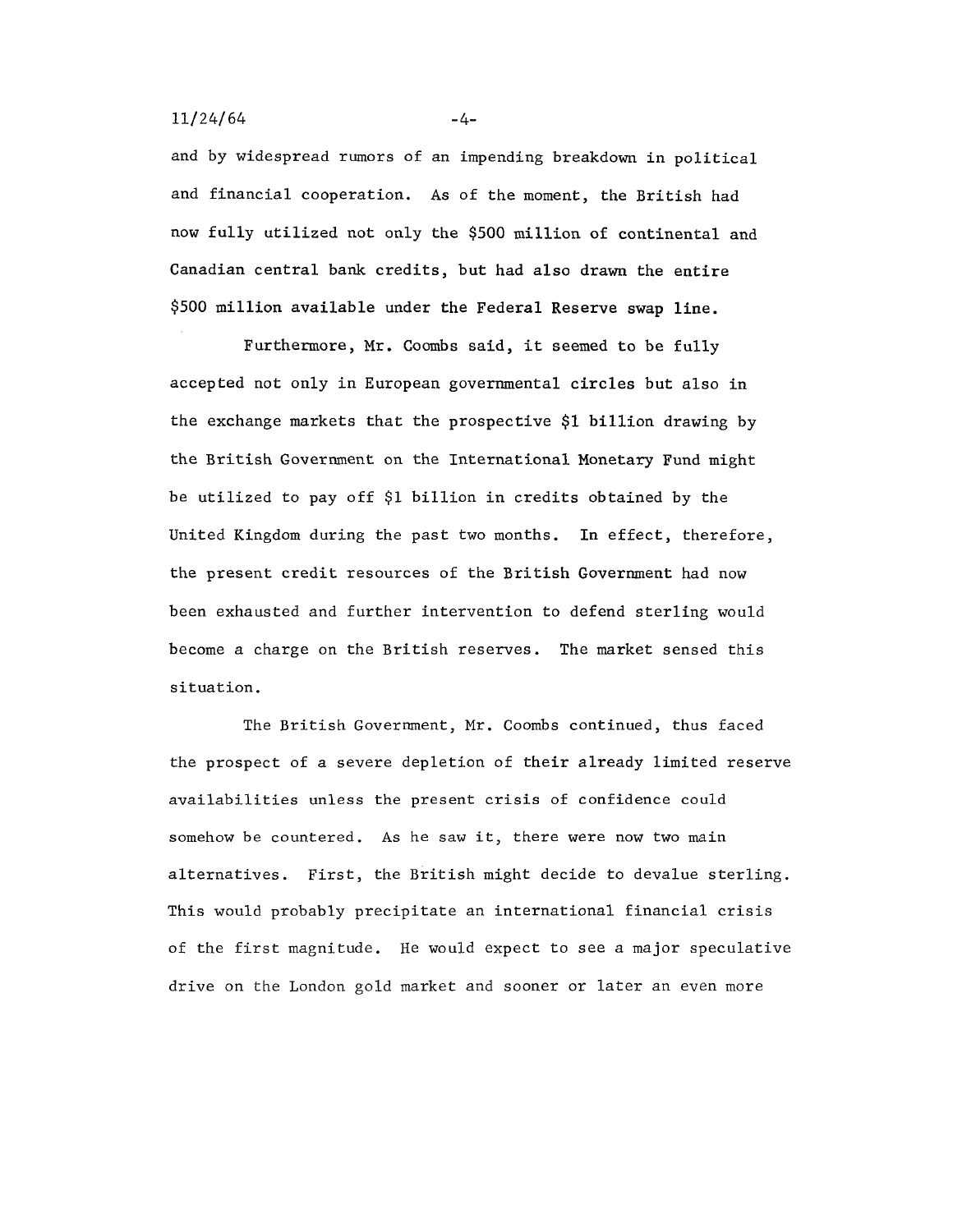# $11/24/64$  -5-

dangerous attack on the U.S. dollar. If the British devaluation were to trigger devaluations of other currencies, such an attack on the U.S. dollar might develop swiftly and in a huge volume.

Mr. Coombs thought, therefore, that it was essential to avoid at all costs recourse to the devaluation alternative and to try to deal directly with the confidence factor by putting on a display of international financial cooperation through a new and very large package of short-term credit to the U.K. He thought that the situation was extremely dangerous and that a "now or never" effort should be made. In round figures, Mr. Coombs said, the Committee might think in terms of a total international credit package of \$2 billion over and above the present swap line of \$500 million and the short-term European and Canadian Bank credit of \$500 million, both of which would be presumably repaid out of the British drawing on the IMF.

In building up such a \$2 billion package, Mr. Coombs thought, the U.S. share would probably have to be about \$500 million. He was hopeful that the Treasury or the Export-Import Bank might be able to provide \$250 million, one-half of the U.S. share. The remaining \$250 million from the U.S. side should, he believed, be provided by an increase in the Federal Reserve swap line with the Bank of England from \$500 million to \$750 million.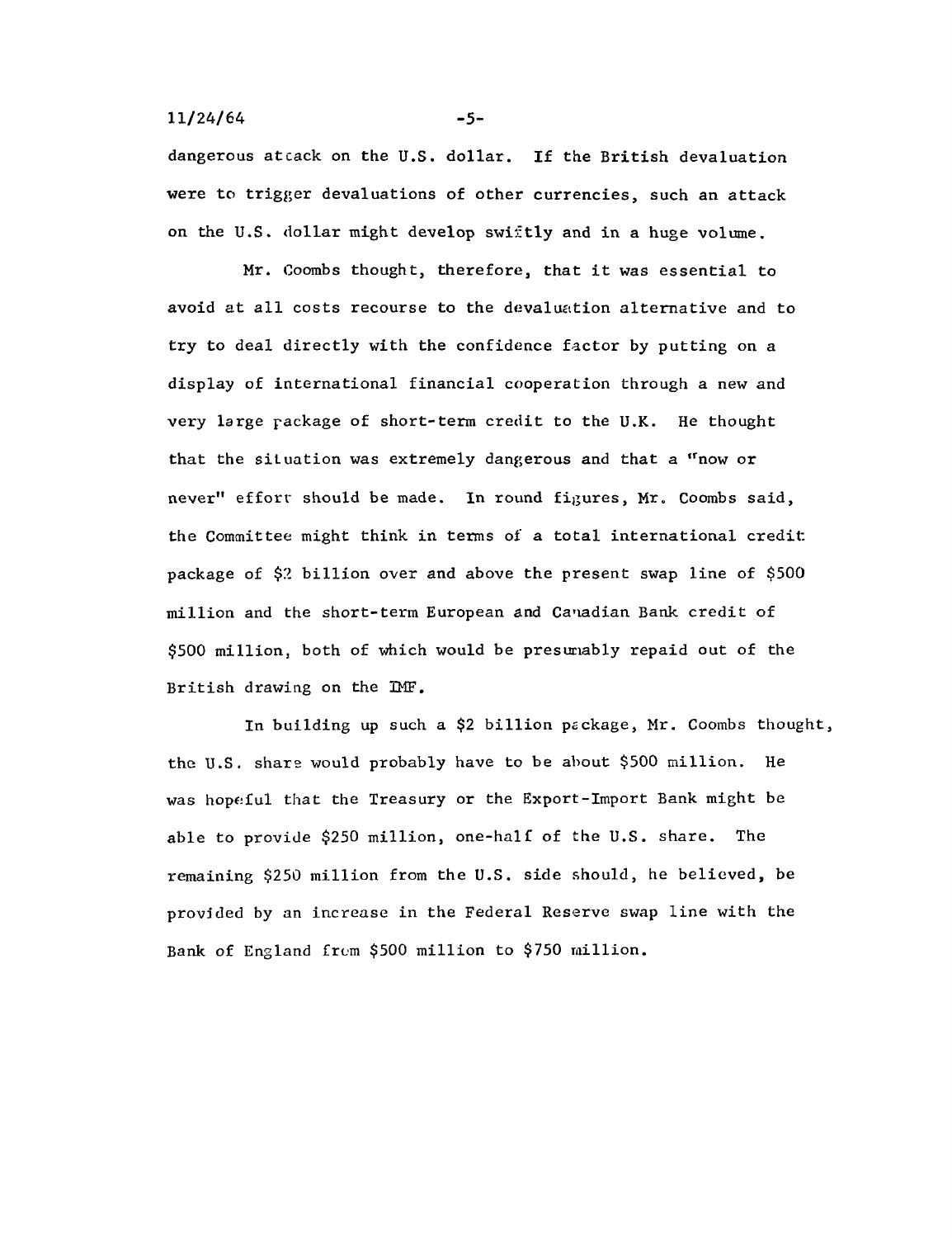$-6-$ 

Chairman Martin asked Mr. Hayes if he had any comments, and Mr. Hayes replied that he would add only that he was fully in accord with Mr. Coombs' recommendation.

Mr. Hickman asked what the prospects were for obtaining the \$1.5 billion credits from non-U.S. sources called for by the proposal. Mr. Coombs replied that since noon, European time, when the market situation had reversed, he had discussed the problem with officials of the Bank of Canada, who were now consulting with their Government. He thought there was a fair and perhaps a good chance that the Canadians would put up \$150 million. He also had alerted the German Federal Bank to the situation, but so far he had not been able to contact any other central banks.

Mr. Hayes reported that in a conversation with officials of the Bank of England this morning he had suggested that the U.S. might be able to help assemble the package of credits. They had asked, however, that no steps in this direction be taken until they had hac an opportunity to decide whether they wanted the credits.

Chairman Martin said that, in his judgment, the issue before the Committee now was whether the Federal Reserve was prepared to increase the reciprocal currency agreement with the United Kingdom by \$250 million if a package of credits such as that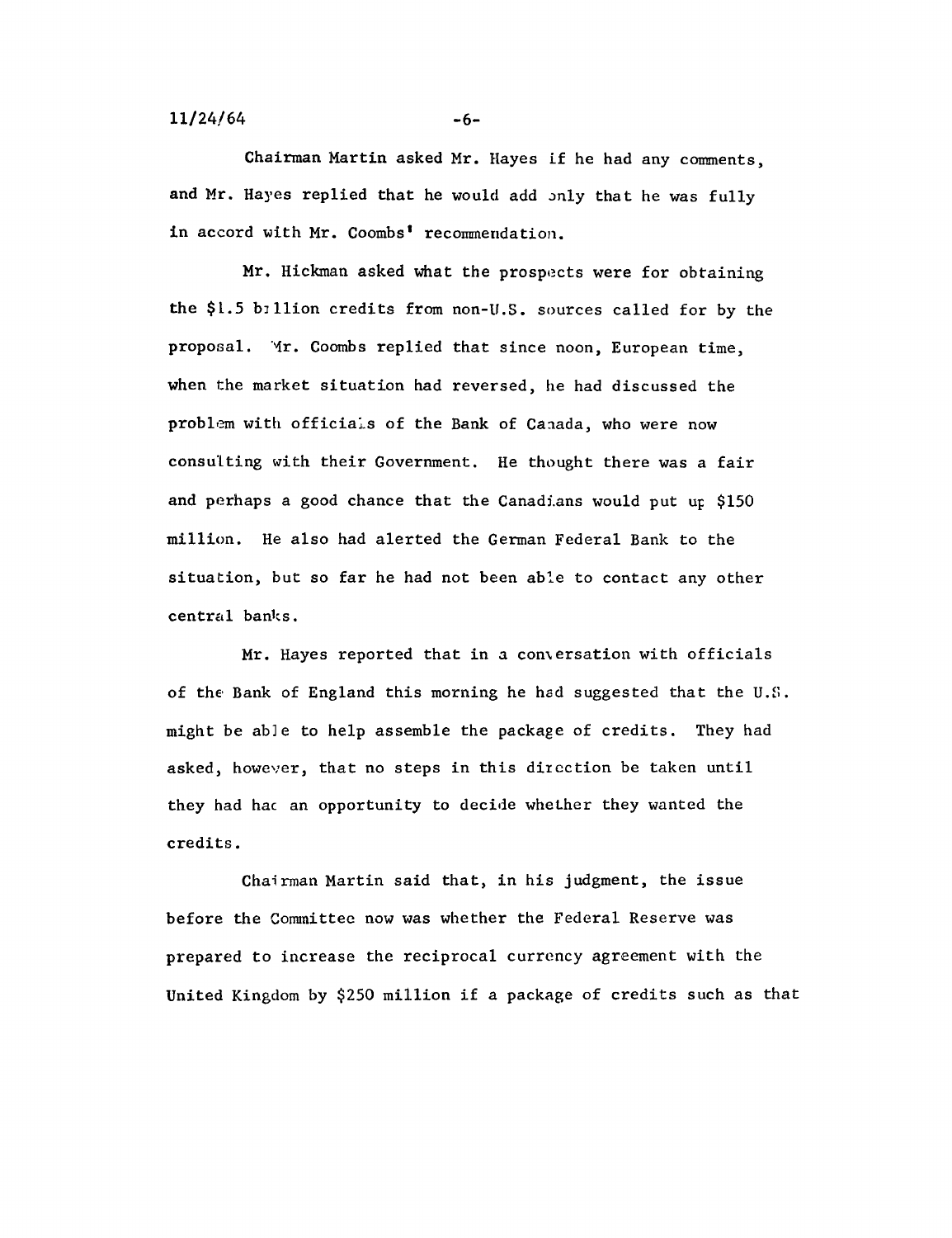## $11/24/64$  -7-

outlined by Mr. Coombs was put together. The British might decide not to request such credits, but thac matter, he thought, was outside the purview of the Committee at present. He would hope that the System would adopt a posture of being as helpful as it could.

Mr. Wayne asked whether his understanding was correct that the proposed Committee action today would be conditional on the development of a package of credits such as had been described and also on a decision by the Bank of England that they needed such credits. Chairman Martin replied in the affirmative. He thought it would be helpful to authorize an increase in the swap line today on those two conditions, so that the System would be in a better position to act, if necessary, over the next several days which included the Thanksgiving Day holiday in the U.S. and a weekend.

Mr. Wayne commented that he felt the Committee should act with promptness and forcefulness.

Mr. Hickman said his only que tion was whether the proposed authorization might not be too limited. Perhaps the Committee should authorize an increase of as much as \$500 million in the swap line with the United Kingdom in light of the possibility that the amounts to be sought from other sources might not all be forth coming.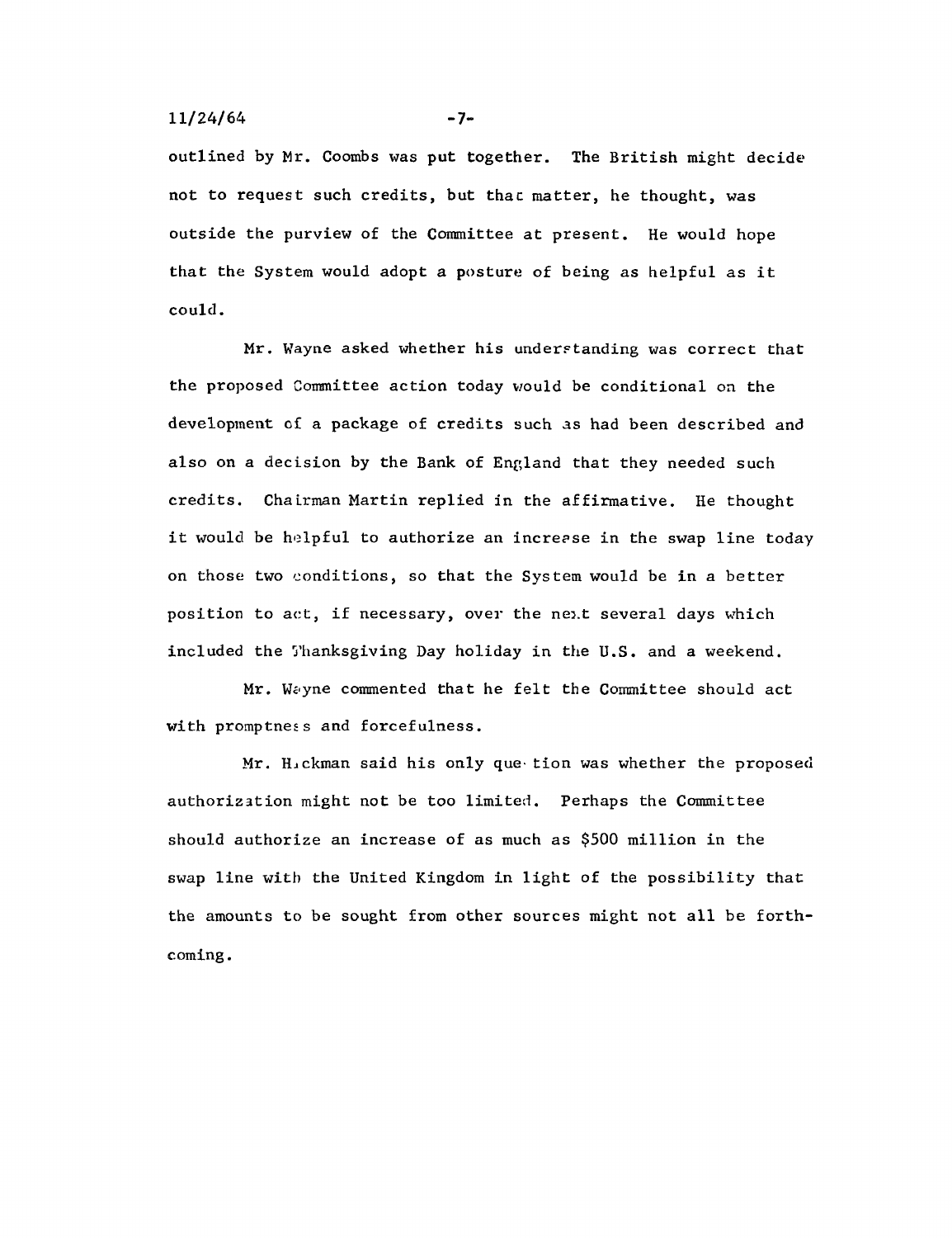**-8-**

Mr. Mills said he was somewhat concerned that the approach being taken might reflect some elements of panic on the System's part. There had been no discussion of conditions that the Federal Reserve System might place on a further extension of credit to the British. He was not clear as to what assurances the Committee might have that assistance rendered at this time would plug the gap and save the situation rather than simply constitute a further contribution and a further liability assumed by the Federal Reserve. Mr. Hayes could have been in error ir offering the System's services in the effort to make up this package. The continental European countries might well view such actions as reflecting more than enlightened self-interest on the System's part; perhaps they would take them to :.ndicate that the situation posed a problem to the U.S. and that there was concern about the stability of the dollar. It seemed to Mr. Mills that it would be better for the British to make their own arrangements.

Mr. Hayes responded that it was primarily the task of the Treasury, rather than of the System, to see that the British made the best possible arrangements and to assure that their program was successful. He also emphasized that the System was not taking any risks under procedures followed for the swap arrangements. As to how the package was arranged, he agreed that the other countries should help. However, it was conceivable to him that the attitude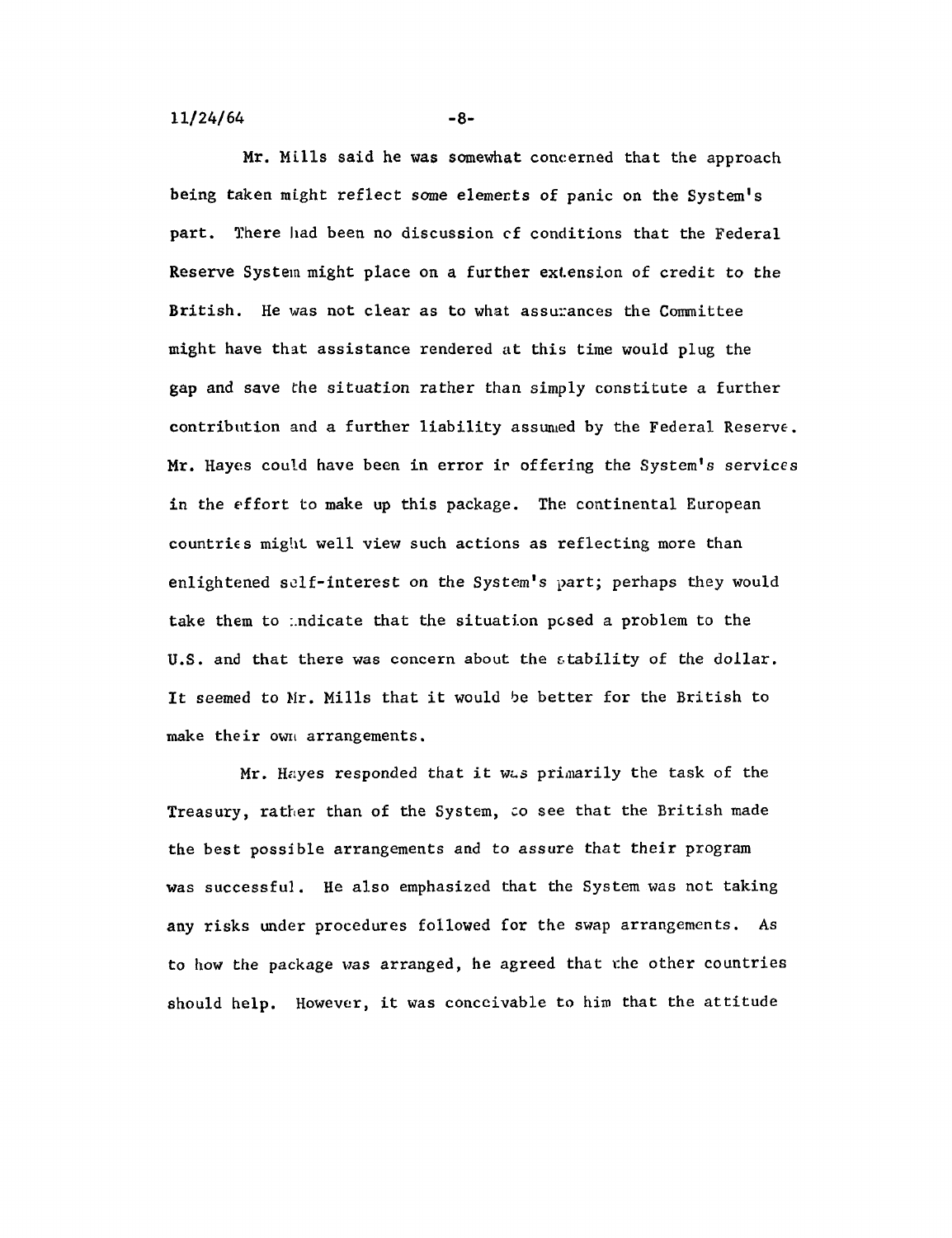## $11/24/64$  -9-

of continental European countries toward the proposed package of credits would be strengthened if they felt that the United States supported it fully. This country clearly had a self-interest in avoiding a crisis that could involve the dollar.

Mr. Mills said that he was not challenging the suggestion that the United States should be helpful ir the present situation. But he did have doubts about the approach on psychological grounds. There was no certainty that the proposed package would solve the problem, and he was sure that the continental Europeans would not approach the problem without concern over the means by which it ultimately would be resolved.

Mr. Daane said it seemed to him that Mr. Hayes' position was correct. In his own thinking he began with the view that Mr. Coombs had expressed: that the proposed package of credits was by far the better of the two alternatives Mr. Coombs had outlined, and it was the last resort open at present. Secondly, with respect to the U.S. share, he agreed that the Committee should demonstrate its willingness to participate, in the interest of furthering international financial cooperation. But he thought it would be better for the larger share of the total package to come from sources other than the United States, particularly since the drain on sterling had come from countries other than the U.S. He did not believe it would be wise for the arrangements to have the appear ance of reflecting primarily Anglo-American cooperation.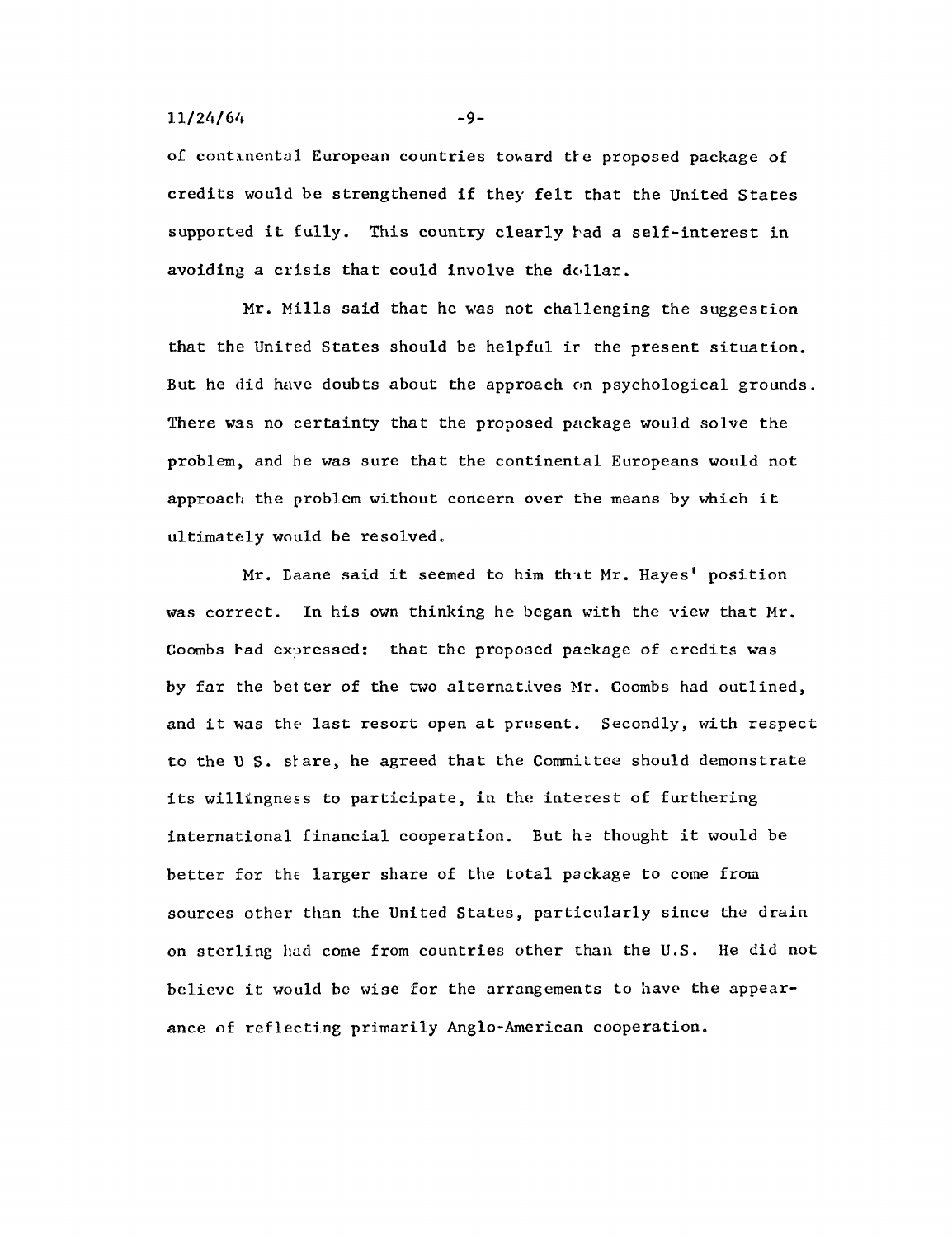$11/24/64$  -10-

Mr. Hayes agreed. With respect to Mr. Hickman's comment, he felt that the Committee should consider increasing the swap line by \$250 million at present with the realization that the Special Manager might want to recommend that the Committee authorize a larger increase if necessary to make up a deficit in the total package.

Chairman Martin said that he thought Mr. Mills had touched on a macter of legitimate concern, but one that was a problem primarily for the United Kingdom and the U.S. Treasury. In his opinion \$250 million was a reasonable amount by which to increase the swap line at present. He added that the negotiations for the total package would have to take place promptly, and he inquired whether the Committee was prepared to authorize the recommended increase.

> Thereupon, an increase in the swap arrangement with the Bank of England to \$750 million, as recormended by Mr. Coombs. was approved unanimously, subject to the agreement of the Bank of England and to the satisfactory development of a package of credits of the type described by Mr. Coombs. In taking this action, it was understood that the aggregate amount of foreign currencies held under reciprocal currency arrangements authorized in the continuing authority directive with respect to foreign currency operations was increased by \$250 million to \$2.350 billion.